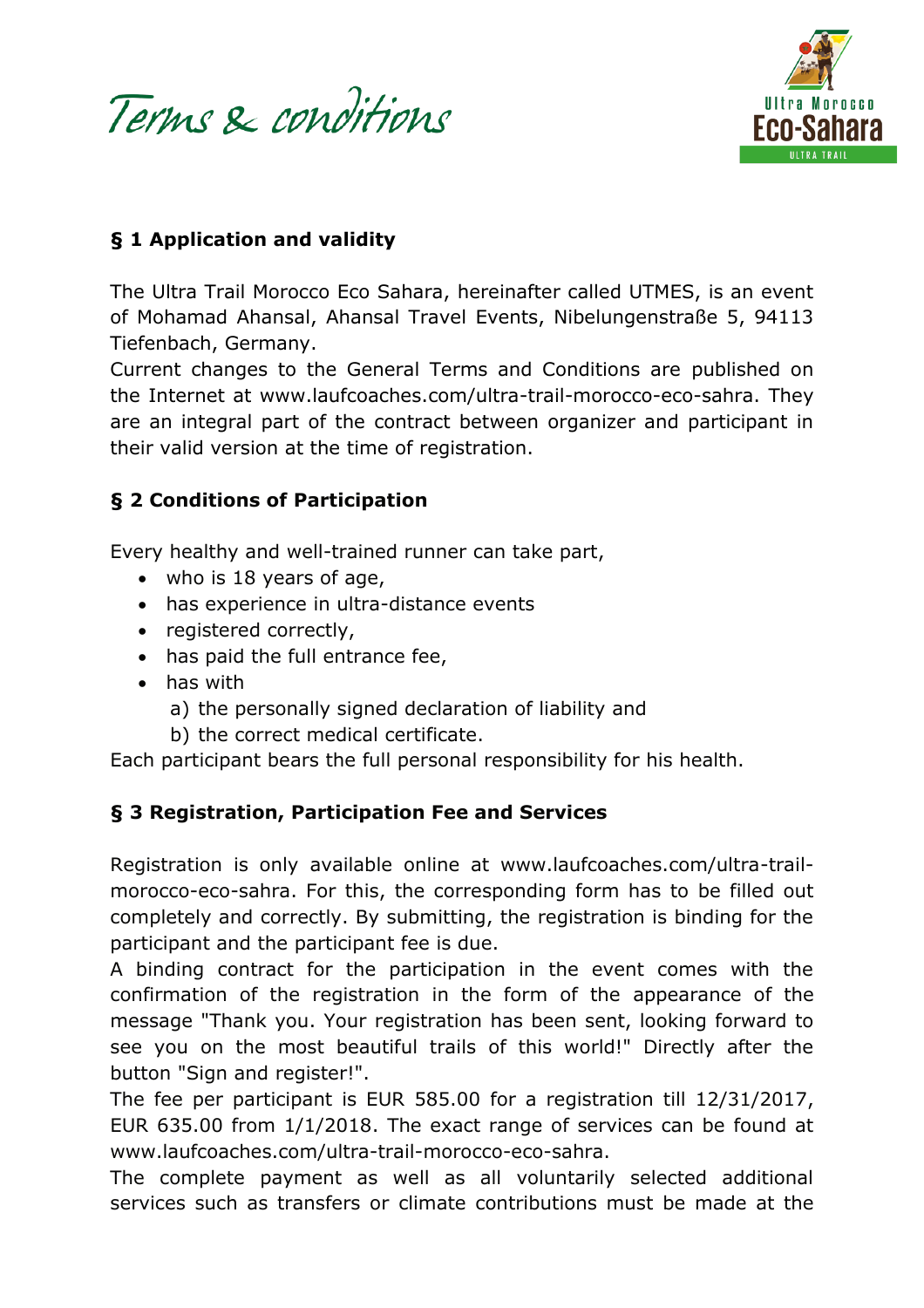

latest within 14 days after the registration by SEPA transfer to the following account:

Ahansal Travel Events IBAN DE80 7405 0000 0030 6445 12 BIC BYLADEM1PAS (Sparkasse Passau) Subject "UTMES 2018" with first and last name of the participant

The participant is entitled to the start place and the complete starter package only if all amounts have been paid in full. In the case of nontimely or incomplete payment, the organizer shall be entitled to exercise his right to withdraw from the contract and withdraw from the contract. In this case, a fee of EUR 290.00 will be charged.

Participation is not transferable to a third party. There is also no claim to repayment of the participation fee. However, the participant can insure himself at his own expense for non-assertion.

In the course of registration, the participant receives his starter package only on presentation of his personalized declaration of liability. An uninsured shipping of the starter package is only possible against a payment of 25.00 Euro for postage and packaging.

### **§ 4 Failure of the event**

In case of failure of the event due to force majeure (for example bad weather, prohibited by the authorities due to safety-relevant aspects) or abort for reasons beyond the organizer's control, the participant is not entitled to reimbursement of the participant's contribution or compensation other damages, such as arrival or overnight expenses.

### **§ 5 Changes within the event**

In order to avoid an imminent failure of the event, for example, due to insufficient numbers of participants of fewer than twenty full-paying runners including accompaniments, the organizer can at any time exercise his right to adapt the content, program, performances or the course of the event to the requirements. The participation fee remains unaffected.

# **§ 6 Duties and Exclusion**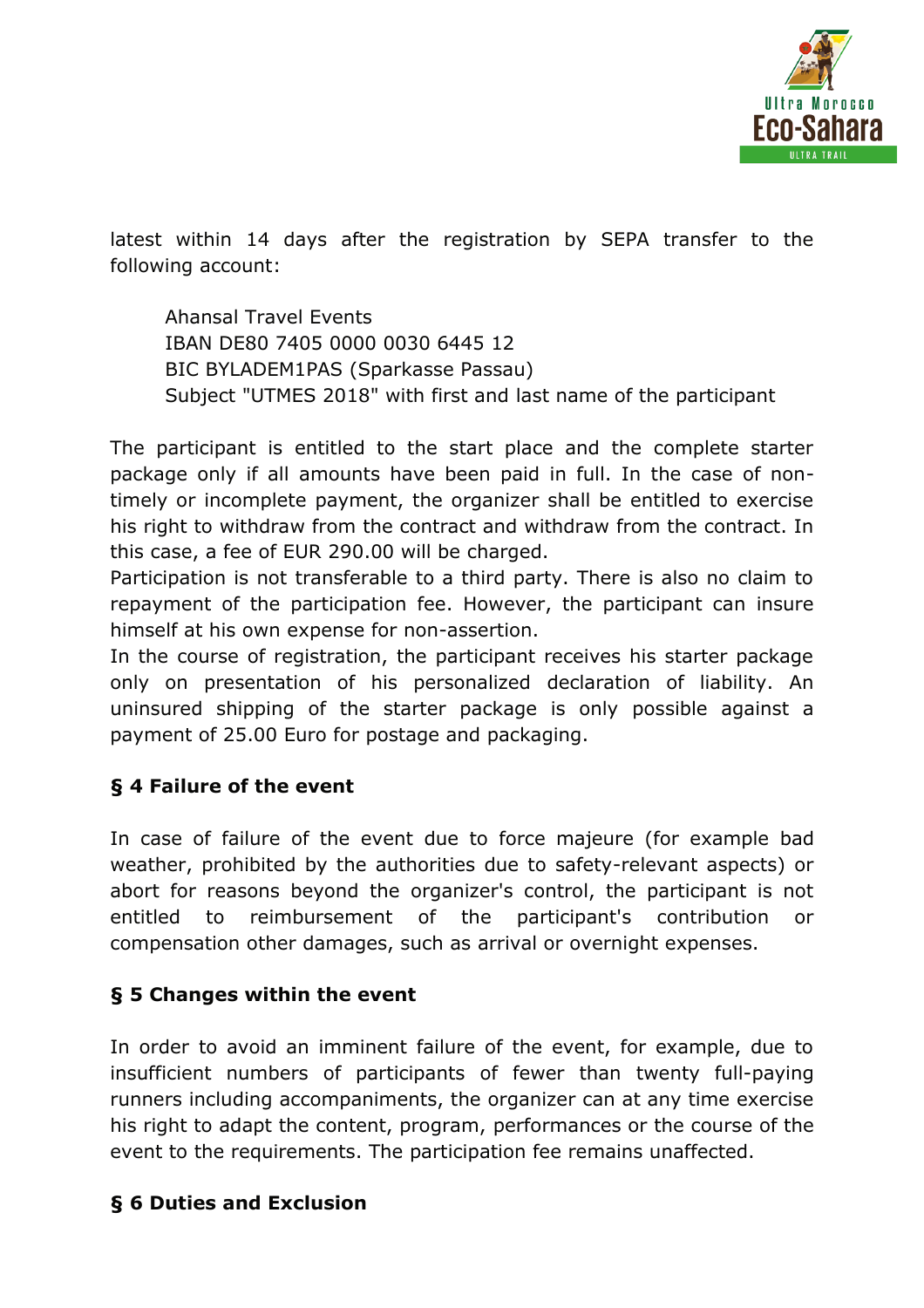

All rules, notes and specifications contained in the tender and in supplementary instructions constitute a direct contractual obligation of the participant. Any claims of any kind whatsoever in connection with the contract or services provided by Ahansal Travel Events shall be lodged with Mohamad Ahansal within one month after the end of the event. The organizer shall announce organizerial measures to the participants before the start of the event.

The instructions of the organizer must be followed. The organizer may exclude a participant at any time from the event and terminate the contract with the participant, if this violates rules, notices or safety regulations of the event, the orderly process itself or the event itself, endangers himself or others, does not comply with the instructions of the organizer or the employees, is contrary to the contract to such an level that the immediate termination and termination of the contract is justified. Nevertheless

Nevertheless the entitlement to the participant fee being retained in full. Legally binding declarations against the participants can only be submitted by the persons authorized to do so by the organizer.

# **§ 7 Data collection and utilization, image and sound rights**

When visiting the website www.laufcoaches.com/ultra-trail-morocco-ecosahra and each time a file is retrieved, the web server collects information via these operations, such as browser type, date and time of retrieval. These log data are used exclusively for internal statistical purposes to improve the services. There is no transfer to third parties.

By submitting and submitting forms (newsletters, registration), personal data are transmitted which are stored and processed in accordance with the provisions of the German Data Protection Act.

By registering and / or subscribing to the newsletter, the visitor as well as participant agrees that the data mentioned in the form may be collected, stored and passed on to third parties, that he may provide further information on the UTMES as well as events, services and products of Ahansal Travel Events, Laufcoaches.com and their partners.

The participant also agrees that the photos, films and interviews made in connection with his participation in the event will be disseminated and published on radio, television, print media, books, photomechanical reproductions (films, videocassette, etc.). He she hereby assigns all rights to the organizer and Laufcoaches.com and agrees that the material may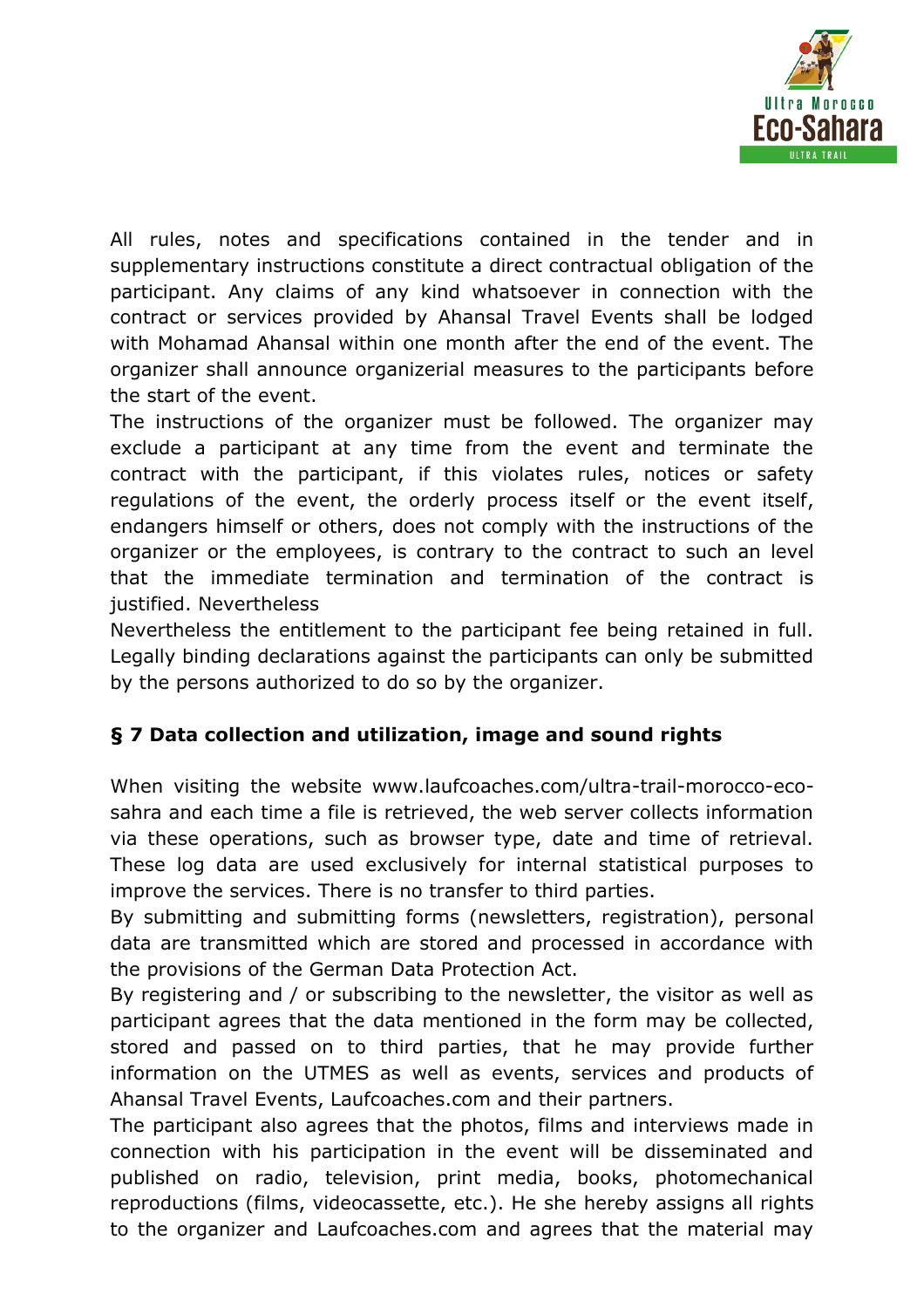

also be used for advertising and marketing purposes by the organizer, Laufcoaches.com, partners and sponsors without restrictions and for an indefinite period. In all, the participant is not entitled to any remuneration for the material.

The participant also agrees to the publication of his name, first name, year of birth, country and, if applicable, club / team in all media relevant to the event (participant list etc.) and in all electronic media such as the Internet.

By stating the e-mail address, the participant agrees that the organizer, Laufcoaches.com, partners or sponsors may use it for the sending of information to him. The participant can object to the transmission and the publication of his personal data against the organizer only in writing or by e-mail.

## **§ 8 Disclaimer of liability**

Compensation claims of the participant against the organizer, no matter what legal reason, are excluded. This does not apply if the organizer, his legal representatives or vicarious agents have acted deliberately or with gross negligence or are legally liable for damage caused by the violation of life, body, health or violation of essential contractual obligations.

The participant fully understands and accepts the conditions of participation. He expressly declares that he has fully read and understood all rules, regulations and conditions, that he agrees to participate in the event at his own risk and that he is adequately insured against accidents abroad, especially in Morocco. Furthermore, at the start of the event, the participant declares that his participation is not subject to any health concerns and that his level of performance corresponds to the requirements of such an endurance race for a total of one hundred and ten kilometers in the desert.

The organizer accepts no liability for the health risks and damages of the participant in connection with the participation in this event. It is up to the participant to check his health condition beforehand. He has to provide his own equipment and knows the health risks that may be associated with such a stamina, especially if the preparation is not sufficiently prepared.

The organizer is not liable for injuries caused by other participants or third parties.

The organizer accepts no liability for lost valuables, clothing and equipment. The organizer is not liable for performance reductions caused